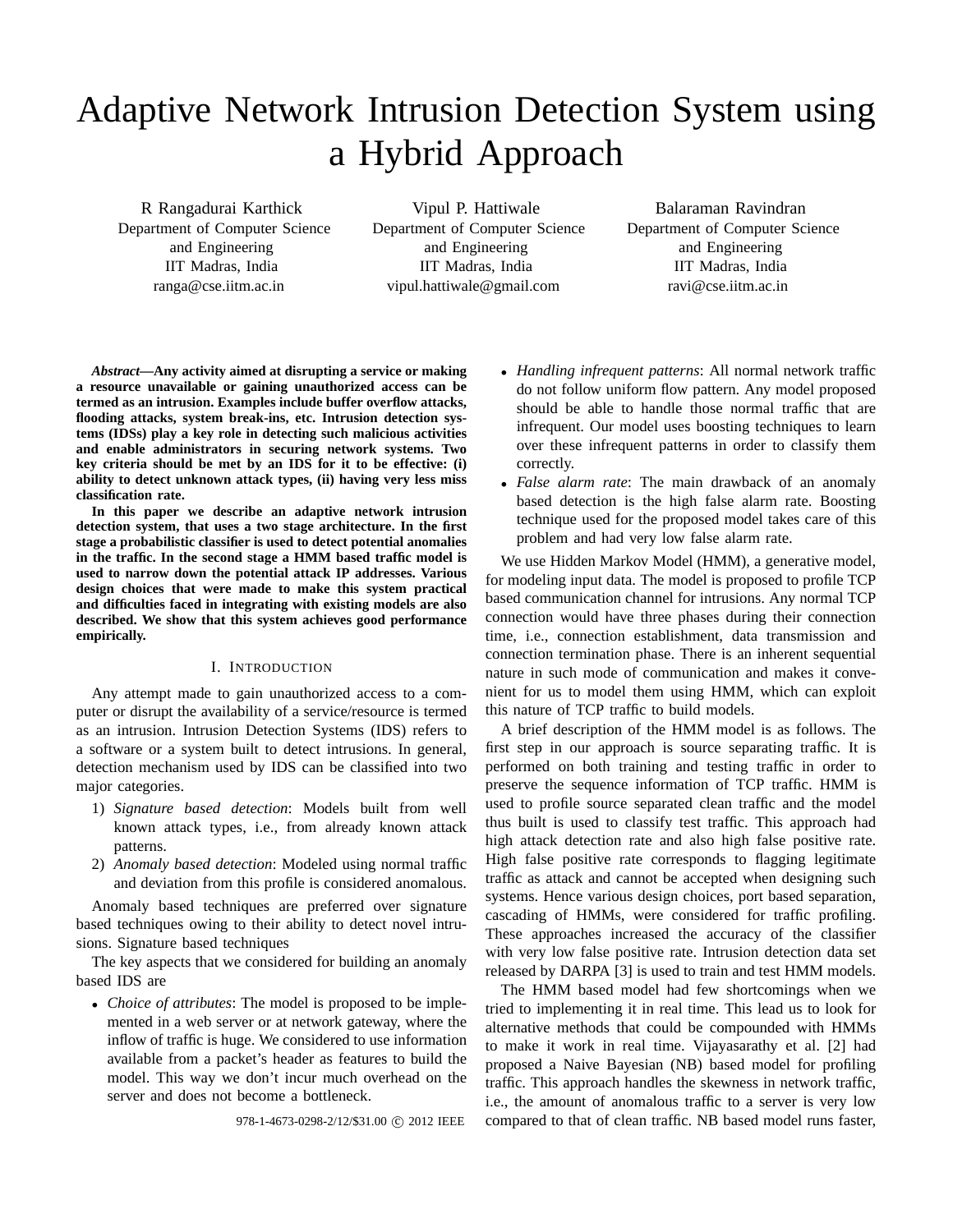close to line speed, and computes probability of occurrence of groups of incoming packets, windows.

The NB model is used for online classification and HMM model is used for offline analysis of traffic. Traffic that were flagged as anomalous by the NB model were fed into an offline HMM that computed the probability of connections present in the window. Thus combining NB and HMM models we form a hybrid model, where in NB model computes probability of occurrence of windows and HMM computes the probability of each connection within the window. This way the output from the HMM, list of attacking IPs, can be used as an update to firewall on what IPs to block. HMM now can be used to generate IP blacklist and makes the hybrid model more efficient.

The rest of the paper is organized as follows. A brief description of HMM is presented in Section 2. Section 3 describes our proposed HMM model and preliminary results obtained are presented in Section 4. Section 5 explains the problems that we anticipated that could be faced while implementing this system in real time. Section 6 describes hybrid model and Section 7 describes various experiments and results obtained. Section 8 describes related work that has been done by research community in this area.

### II. HIDDEN MARKOV MODEL

HMM is a generative model that can model data which is sequential in nature. It is used to model data where the assumption of i.i.d. is too restrictive, like speech processing applications. A detailed tutorial on HMM is available in [1].

*Markov Property:* Consider a system with *N* states and at discrete time intervals, there is transition among states. Let these instances be  $t, t = 1, 2, 3, \cdots$ . Any process is Markovian if the conditional probability of future states, given the present state and past states, depend only upon the present state. In order to predict future state, the process by which the current state is obtained does not matter, i.e.,

$$
Pr[q_t = S_i | q_{t-1} = S_j, q_{t-2} = S_k, \cdots]
$$
  
= 
$$
Pr[q_t = S_i | q_{t-1} = S_j]
$$
 (1)

We have used HMM that follows the above first order Markov property.

In a HMM, the states and their transitions are not visible. Instead an output symbol, from a discrete set of symbols, is emitted during every transition. This sequence of symbols are the observables used to train a HMM. The following figure explains this.

*Definition of a HMM:*

HMM [ $\lambda$ ] is a five tuple, i.e.,  $\lambda = [N, M, A, B, \pi]$ .

The parameters of the model are

N, number of states in the model,  $S = \{S_1, S_2, \dots, S_N\}.$ 

M, number of observation symbols,  $V = \{V_1, V_2, \dots, V_M\}$ .



Fig. 1. HMM Architecture

A, state transition probability matrix,  $A = \{a_{ij}\}\$ , where

$$
a_{ij} = Pr[q_{t+1} = S_j | q_t = S_i] \quad 1 \le i, j \le N
$$
\n(2)

It is a N\*N matrix.

B, observation symbol probability matrix,  $B = \{b_i(k)\}\,$ where

$$
b_j(k) = Pr[v_k \ at \ t|q_t = S_j] \quad 1 \le j \le N
$$

$$
1 \le k \le M
$$

$$
(3)
$$

It is a N\*M matrix.

 $\pi$ , initial state probability matrix,  $\pi = {\pi_i}$ , where

$$
\pi_i = Pr[q_1 = S_i] \quad 1 \le i \le N
$$
\n<sup>(4)</sup>

It is a 1\*N matrix.

*Algorithms for HMM:* The following two algorithms are used to model and use the HMM.

- 1) Baum-Welch algorithm is used to learn the parameters of the model,  $\{A, B, \pi\}$ , from input data.
- 2) Forward-Backward algorithm is used to learn the probability of occurrence of an observation sequence given the model,  $P[O|\lambda]$ .

#### III. DESIGN CHOICES

Web servers in general use Transmission Control Protocol (TCP) for communication between clients and server. TCP is a state based protocol, i.e., any TCP connection would progress through set of state transitions during its life time. This inherent stateful and temporal nature of TCP traffic could be captured well by using a HMM based classifier. This lead us to use HMM as our basic building block in our system design. In the remainder of this section, we describe parameters that were used to build our model and other design considerations that shaped our model design.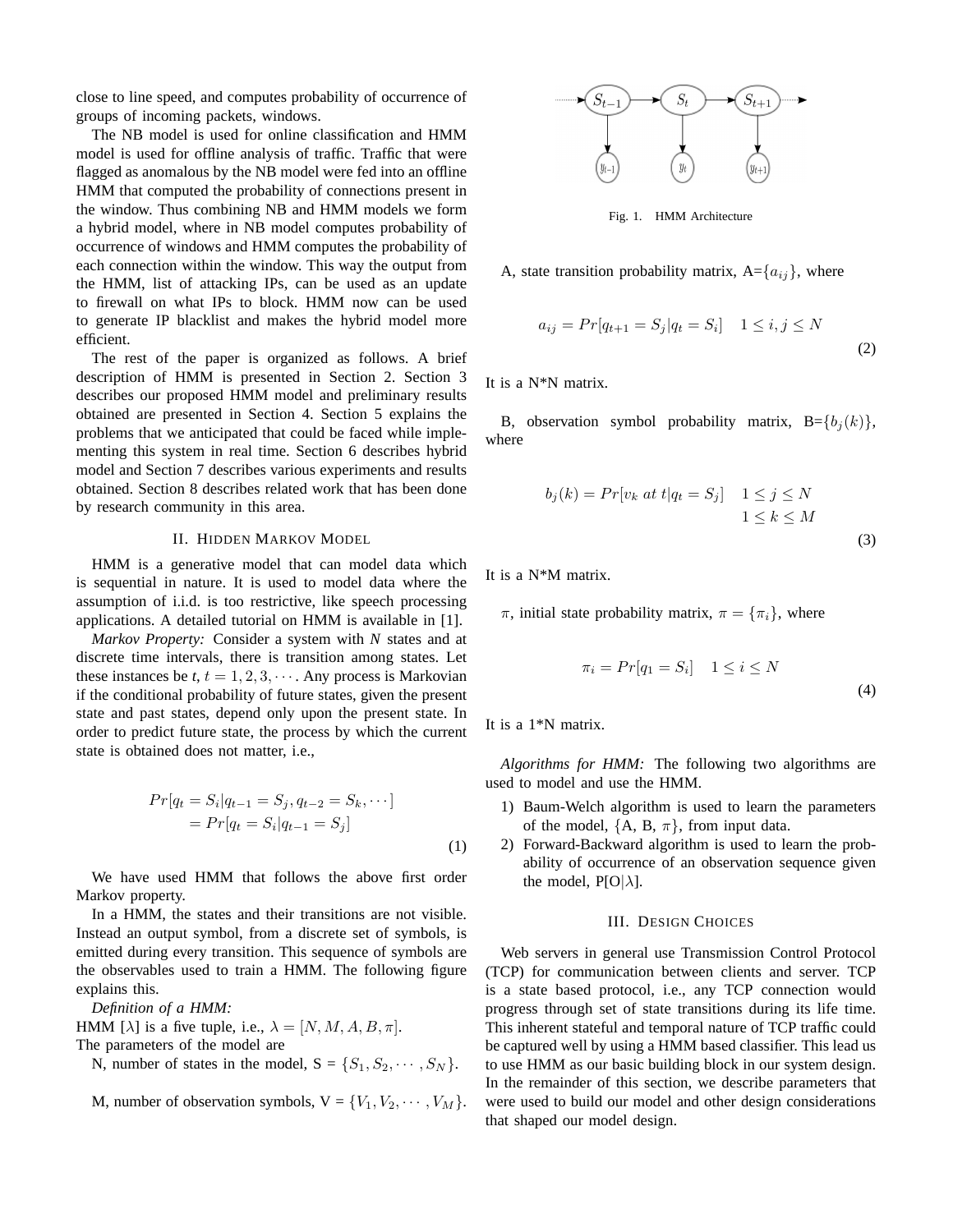#### *A. Choosing Parameters*

The key aspect in building a HMM is to decide the states and symbols that are to be used to build the model. Choosing right set of attributes for a model is very important as this step would ensure effective usage of available data. For our experiments, we use TCP header information present in packets as features.

States of the model are called hidden or latent variables and are used to describe the underlying distribution generating the data. In our approach, states of the HMM do not correspond to actual TCP states. They are used to model the HMM to best explain the traffic. They do not have direct physical significance. For example, network traffic can be assumed to consist of traffic from legitimate and malicious users. Transition from one state to another can be considered equivalent to switch from traffic between malicious and legitimate users.

Next we had to decide upon what could be used to represent symbols in our HMM model. We use TCP flags as symbols for the HMM model, following Vijayasarathy et al. [2]. The other parameters of the HMM model -  $\pi$ , A, and B are estimated using Baum-Welch algorithm.

## *B. Initial Approach*

Building anomaly based classifier involves two phases training and testing. During the training phase, the classifier is made to profile over clean traffic, i.e., traffic stream which is devoid of any malicious traffic stream. During the testing phase, traffic which were not used during training are used to measure the performance of the model built. The classifier flags any traffic that deviates from clean traffic profile as suspicious. The intuition behind this approach is that clean traffic and malicious traffic are not generated from the same distribution.

Training phase of our algorithm begins with source separating training traffic into separate streams. All packets between a unique source/destination IP pair constitute a stream. Each stream consist of series of TCP flags that were used in the packets throughout the connection. Then a single HMM model is used to learn the characteristics of all streams to the server.

The HMM model takes these TCP flags as observables and other parameters of the model can be computed from them. Upon analyzing the traffic data, we found that only few flags were used in general for most TCP communication. We associated a number with each flag and a connection with sequence of flags is converted into a sequence of numbers. HMM model is trained over this sequence of numbers. The frequently used TCP flags and the unique ID which we used for our modeling are as follows.

- SYN 0
- SYN/ACK 1
- ACK 2
- PUSH/ACK -3
- FIN/ACK  $4$
- RST 5
- other TCP flags 6

The same procedure is followed in the testing phase. The TCP flag sequence is converted into a sequence of numbers and the probability of occurrence of this sequence is tested over the model. Since states of the model does not correspond to actual TCP states, the number of states can be chosen empirically.

The testing phase of the above said approach is depicted in Figure 2.



Fig. 2. Initial Approach

DARPA data set for intrusion detection [3] is used for training and testing our HMM model. Preliminary results obtained for the above said approach were not satisfactory. The model had very high false positive rate, i.e., clean traffic stream were also being flagged as attack. The classifier did not succeed in discriminating between good traffic and bad traffic. This low performance might be attributed to using just one HMM to learn all clean traffic profile. A single HMM could not capture all the characteristics of clean traffic that were used for training.

# *C. Alternate Design*

In order to overcome the above said shortcoming, we performed source separation on training/testing traffic according to destination ports of the server and then upon source/destination IP address. Instead of using a single HMM to lean all traffic coming to a server, we used separate HMMs for each frequently occurring server port. The reasoning behind such an approach is that not all traffic belonging to different applications behave in the same way. For instance, different traffic streams belonging to a particular application port, say port 25 (SMTP), have similar characteristics than to traffic at port 20 (FTP). This approach improved the results drastically, i.e., the model had higher accuracy and lower false positive rate compared to the single HMM approach.

The implementation details of this model are as follows. Training traffic to the server is first separated based upon destination port number of packets. Traffic to particular ports are then source separated and trained by separate models for each port. Ports which have higher traffic, like ports for HTTP, telnet, FTP, etc., were modeled with separate HMM models. Traffic to other infrequent ports were modeled by a separate model. The testing phase proceeds the same way. Testing traffic is first separated based upon ports and then source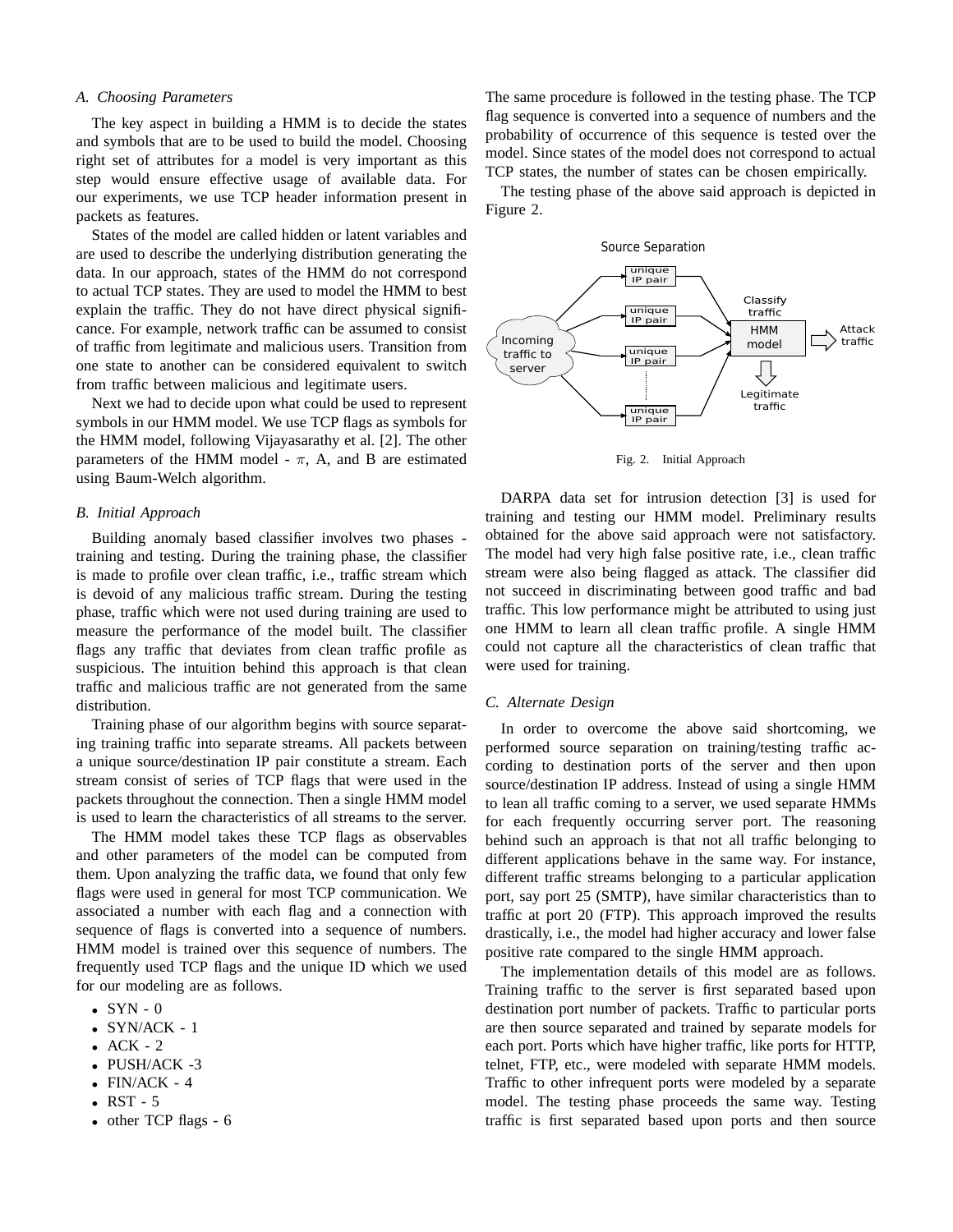separated and tested by corresponding HMM model for the port. Figure 3 describes this approach.



Fig. 3. Layered Model

Even though port wise separation approach had better results that single model approach, the false positive rate were still high, almost 10% of training traffic were flagged as attack. Any practical system designed to detect intrusions should have low false positive rate, i.e., rate at which a legitimate user is wrongly classified as attack should be very low. It is able to classify most of the frequently occurring positive traffic correctly but it is not able to correctly classify positive traffic that were infrequent. Infrequent traffic that were clean or positive were also flagged as attack. We made this model as our basic classifier model and it required us explore other strategies that would improve the performance of our base classifier.

#### *D. Cascaded HMMs*

The positive traffic that were wrongly classified by the above approach were traffic streams that were not so frequent. This can be attributed to those traffic streams which had very low probabilities in the training phase of the above approach. In order to overcome this high false positive rate, we employed multi-stage combination of models to improve the base classifier's performance. We employed cascading of base classifiers into several layers to improve performance. Figure 4 describes the cascading of models.

Implementation details of this approach: Low probability legitimate streams that were flagged suspicious by all the base classifiers are fed as input to a separate HMM model. This HMM trains on all the infrequently occurring streams and builds a model. Traffic streams that have low probabilities in this model are fed into next layer of HMM model for training.



Fig. 4. Cascaded HMM design

The above process of adding new HMMs, i.e., cascading HMMs, can be continued until addition of a new model makes no improvement to the accuracy of the model.

The usage of traffic streams from different protocols for the first layer of cascaded HMM might be counter-intuitive, since we perform protocol based traffic separation in the first step before feeding traffic into HMM models for each protocol. We observed that most of training traffic connections to frequently occurring ports were correctly classified by their respective HMM model. The number of connections that were wrongly flagged as anomalous were very less. But this was not the case with the HMM model for infrequent port traffic. The traffic connections that occur infrequently were the ones wrongly flagged by initial HMMs. Since the connections were anyway infrequent in their respective protocol, combining them together did not reduce the performance of the model. Instead, it improved the accuracy of the HMM model.

The HMM model can be extended to having separate levels of cascading for each protocol. Since the data available for training and testing were limited, we performed a combined layer of cascading for all protocols.

## IV. PRELIMINARY RESULTS

Building any classifier involves two phases, i.e., training and testing phases. Training phase in our approach involves learning the parameters of the model from a clean traffic trace. HMM profiles this data and uses this information to test incoming traffic. During the testing phase, traffic that were not used for training are tested against the model learnt. To build a classifier we need to have labeled data for training and testing. Data sets released by DARPA[3] were used to train and test our classifier.

## *Experiments*

The experiments that were conducted are described as follows.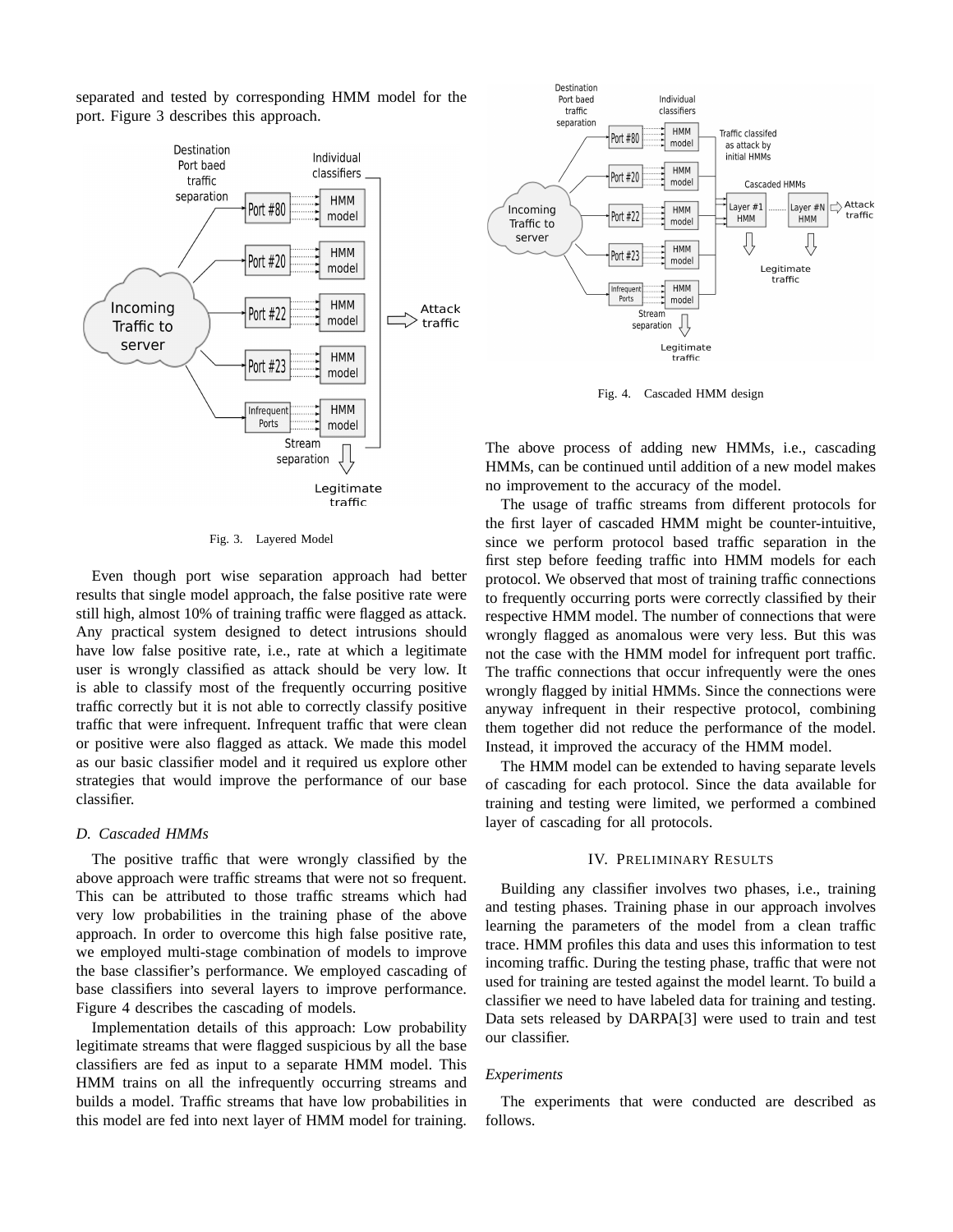| # states | <b>Connection Separation</b> | Separate Models for Protocols | <b>Boosting</b> | Accuracy (%) | False Alarm Rate (%) |
|----------|------------------------------|-------------------------------|-----------------|--------------|----------------------|
|          | Just IP                      | No                            | No              | 81.75        | 19.63                |
|          | Just IP                      | No                            | No              | 85.14        | 15.05                |
|          | IP $&$ Port                  | Yes                           | No              | 91.49        | 9.49                 |
|          | IP $&$ Port                  | Yes                           | No              | 92.27        | 8.49                 |
|          | IP $&$ Port                  | Yes                           | Yes             | 96.96        | 2.89                 |
|          | IP $&$ Port                  | Yes                           | Yes             | 97.1         |                      |
| TARLEI   |                              |                               |                 |              |                      |

RESULTS ON DARPA DATA SET

*1) Single HMM model:* Training traffic is separated according to source/destination IP pair and trained with a single HMM model. In the testing phase, source separated connections were tested against the learnt model. The performance of the model is bad since it had very high false positive rate. Probable reason for the failure of the model could be that a single HMM could not capture all possible traffic characteristics. High false positive rate can be alleviated by the following approach.

*2) Multiple HMM models:* We performed source separation both on IP and port information of source and destination. Separate HMMs were used to train/test connections pertaining to different protocols. Protocols with large amount of incoming traffic were trained separately, while other infrequent ports were trained separately. This approach reduced the false positive rate and we made this type of source separation as our basic step for building HMM.

*3) Cascading of HMMs:* In order to improve the performance of the above approach, we employed boosting. HMM models were cascaded into several layers to model low probability traffic. The results reported for our experiments are using two layers of HMM model for cascading.

We used two days of clean traffic data from DARPA data set for training and the rest of the traffic from other days were used for testing the learnt model. This way we don't overfit the training process. Table I describe the performance of our model on a particular server in DARPA data.

#### *Number of states for the model*

The number of states to be used for HMM could be determined experimentally. Using 9 or 10 states for the model gave us good results for DARPA data set. We tried using higher number of states for HMM and the results obtained were similar and did not improve the performance any further. Hence we have reported the results on using 9 states for HMM model.

#### *Attacks detected by HMM*

The following attacks present in the DARPA data set were detected by HMM model.

- neptune Syn flood denial of service attack on one or more ports.
- ipsweep Surveillance sweep performing ping on multiple host addresses.
- portsweep Surveillance sweep through many ports to determine which services are active on a single host.
- satan Network probing tool to exploiting well-known weaknesses.
- nmap Network mapping using the nmap tool.

## *Auckland Data Set*

We tried our cascaded HMM experiments on Auckland IV[4] data set. In the training phase, HMM model is trained with clean HTTP traffic from DARPA data. For testing purpose, HTTP traffic to various servers in Auckland data set were considered. Auckland data set is not a labeled data set. Hence the testing results had to be cross checked manually. HTTP sequences that were flagged as anomalous were of the following types.

- *Reset Attacks*
- *Short Connections*

Connections that were too short were flagged as anomalous by the model. The reason for very short connection length could be abrupt end of connection. HMM model with just 5 states is sufficient for classifying Auckland data set.

## V. MOTIVATION FOR HYBRID APPROACH

The goal of the work is to implement suitable models that can function effectively in real time. When implementing the above model into a real-time system and it in turn had the following pitfalls [6].

Source separation of incoming traffic is the first and foremost step in our design. This way, the model keeps track of all incoming IP addresses. But then, the problem of IP address spoofing could tax our proposed model. Assume an incoming packet to have spoofed IP address. The server replies to it and allocates resource for this IP address. It is highly unlikely that the connection established by a spoofed IP address would proceed any further. This would make the server to wait until time out period and to reclaim allocated resource. The above scenario could be repeated by attackers and result in exhausting the resources of a server.

The second issue to consider is the typical length of a connection. The DARPA data used for training and testing our model had information about entire connections. But in reality, we have no way of telling when a connection would end. The computations performed had complete end to end connection data, which is quite impossible in reality. If this model were to be implemented in a server, then the server has to have separate buffers for each incoming new connection. This again would end up in using all of server's available buffer to store packets. We cannot decide on how much buffer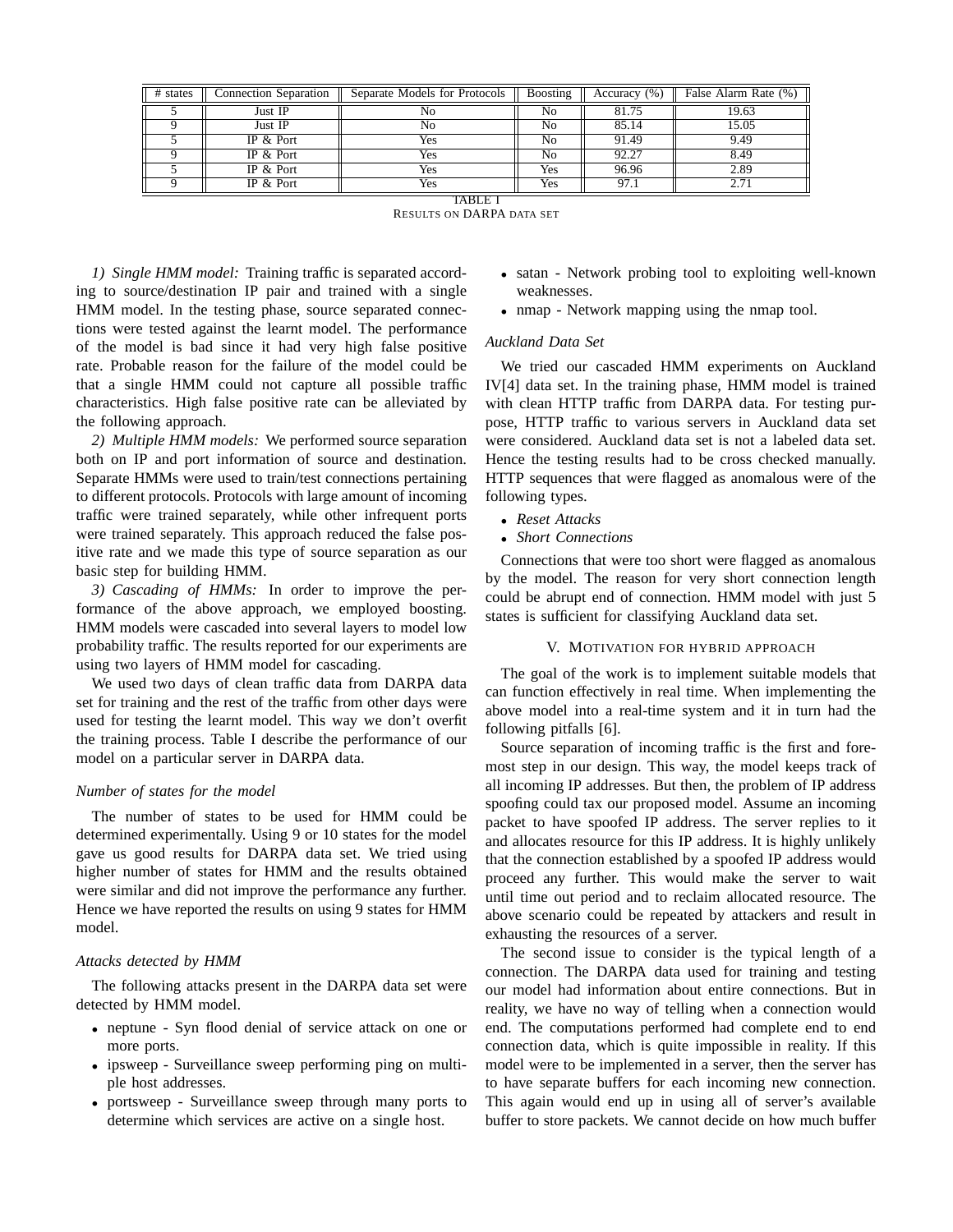space to allocate, since we do not know the length of each connection.

Aforementioned drawbacks prevent HMM based model from being implemented as a stand alone device for a server's security. In the next section, we will describe another approach where HMM model coupled with Naive Bayesian based model would overcome these issues.

## VI. HYBRID MODEL

We propose a hybrid model combining our HMM based model with Naive Bayesian (NB) based approach proposed by Vijayasarathy et al. [2] to address the issues. Hybrid model would have NB model for online learning and HMM model for offline learning. The online classifier (NB model) would monitor incoming traffic and flag traffic blocks that are suspicious. The offline classifier (HMM model) would be fed with the traffic flagged by NB model. HMM model would then perform source separation for the connections present in the flagged traffic and classifies the connections as either attack or normal. The addition of HMM model to NB model is intended to narrow down on the attacking IPs present in flagged traffic rather than to improve the performance of it.

Figure 5 depicts the proposed hybrid model.



Fig. 5. Flow diagram

#### *A. Working of NB model*

Incoming traffic to NB model is split up into logical units called windows. Each window is a group of packets and modeling is based on TCP flags set in packets. Based on experiments, packets in a window can belong to any one of the following depending upon the TCP flag that is set.

- 1) RST packets with reset bit set
- 2) SYN syn packets
- 3) ACK ack packets
- 4) FIN/ACK fin/ack packets
- 5) PSH/ACK push/ack packets
- 6) others packets with other TCP flags set.

This six tuple describes the mix of traffic present in a window. For example, for a window of size 100 with  $\langle 3 \rangle$ RSTs, 8 SYNs, 48 ACKs, 1 FIN/ACKs, 40 PSH/ACKs, 0 other packets  $>$  could be considered normal, but  $<$  0 RSTs, 100 SYNs, 0 ACKs, 0 FIN/ACKs, 0 PSH/ACKs, 0 other packets> would represent a syn flooding scenario. Windows that are similar are grouped to form bands, so as to reduce the number of different events to model. During the training phase, the model computes the probability of occurrence of various event types. In the testing phase, traffic windows with very low probability of occurrence are flagged as attack.

For a detailed description of NB based approach, refer to the original paper [2]

# *B. Combining the models*

We used the same clean data set for training both NB and HMM models. In the testing phase, for every window, the NB model would classify if it were normal or abnormal. In our implementation, if there were five consecutive attack flags raised by the NB model, and incoming traffic from then on would be buffered and fed as input to the HMM model. Attack flag would be on until there are five consecutive normal windows to the server. Buffering of data is carried on between the raise and fall of flag. The number of windows to consider during time out mechanism is implementation specific, depending upon traffic characteristics of a server.

The windows that were buffered when the attack flag is on, would be fed into HMM for further processing. Source separation is then performed on the IP addresses present in the flagged traffic. Individual streams, thus obtained are tested using HMM model and probability of occurrence of each sequence could be calculated. IP address of connections that were anomalous could be added to firewall black list. This way, HMM model could be used to blacklist IP addresses that have suspicious traffic characteristics. Experiments conducted using this approach are described in the next section.

## VII. EXPERIMENTS AND RESULTS

We used CAIDA [5] data set for testing our hybrid model. It is an hour long Distributed Denial of Service (DDoS) attack data at a server. Since the data set consist only of attack traffic, we mixed it with normal traffic and used hybrid model to classify it. We considered traffic to port 80 (HTTP protocol) for training and testing. We used same clean traffic trace from DARPA data set for training both NB and HMM models.

For testing the classifier, we mixed traffic traces from CAIDA and DARPA together. The IP address of destination server of CAIDA data set traffic is changed to the same destination server used by DARPA traffic. This mixed traffic is used for testing our hybrid model. NB model processes incoming traffic online, and feeds offline HMM with flagged traffic. When an attack flag is raised, we start buffering from ten windows prior to the window where the attack flag was actually raised. This is done to ensure that we don't erroneously classify connections that began recently, just before attack flag was raised, as attack. Buffering continues until we receive five consecutive clean windows or upto the end of testing data file. Figure 6 describes this process.

HMM was trained throughout with equal prior probability to all states. This is done to ensure not to flag any clean traffic stream that was buffered from middle as attack. When an attack flag is raised, there would connections that would have